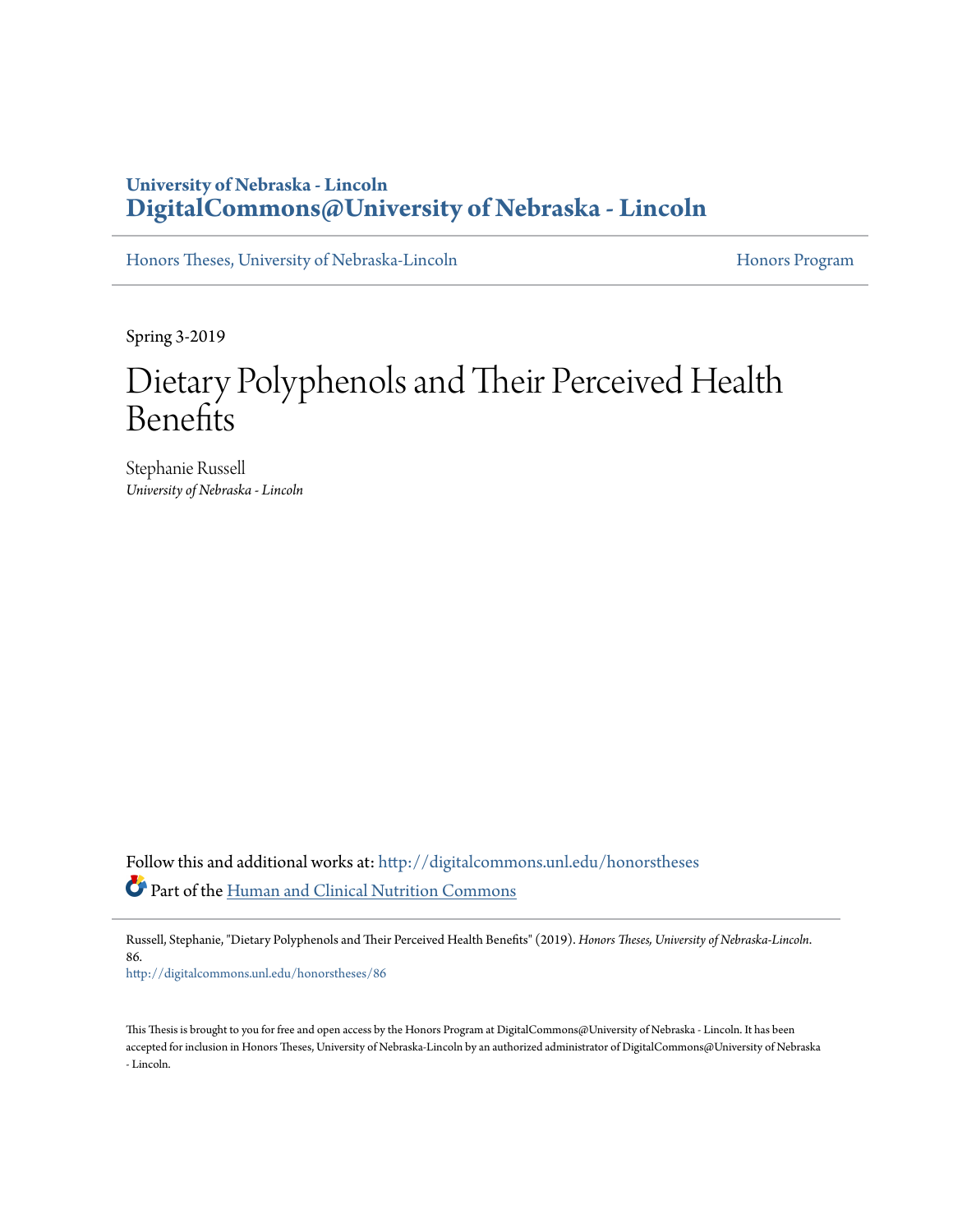Dietary Polyphenols and Their Perceived Health Benefits

An Undergraduate Honors Thesis Submitted in Partial fulfillment of University Honors Program Requirements University of Nebraska-Lincoln

By Stephanie Russell, BS Nutrition, Exercise, and Health Science College of Education and Human Sciences

March 11, 2019

Faculty Mentor:

Heather Rasmussen, PhD, RD, Nutrition and Health Sciences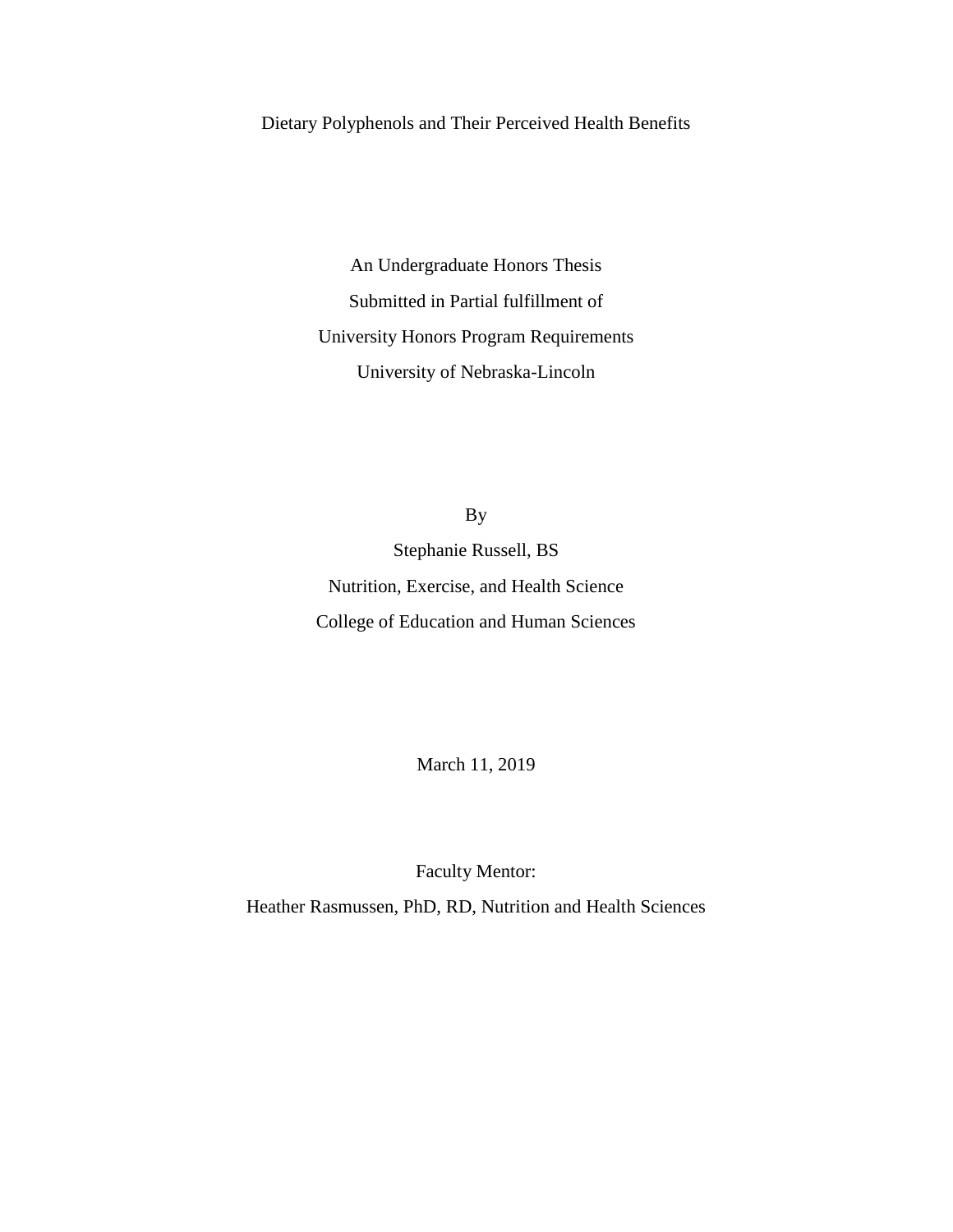#### Abstract

This paper will consist of a compilation of information on polyphenol classes, dietary sources, and potential health benefits. Polyphenols can be classified as flavonoids, phenolic acids, lignans, or stilbenes. These molecules consist of over 500 plant metabolites that come from numerous food sources including various fruits, vegetables, grains, and beverages such as coffee, tea, and wine. The quantity of polyphenols in food vary greatly, as does their bioavailability for use in the body after consumption. Due to antioxidant and anti-inflammatory properties, polyphenols are being studied for effects on reducing the risk of cardiovascular disease. This paper will focus on structural differences of polyphenols, dietary sources of each class, and some general health benefits supported by current research.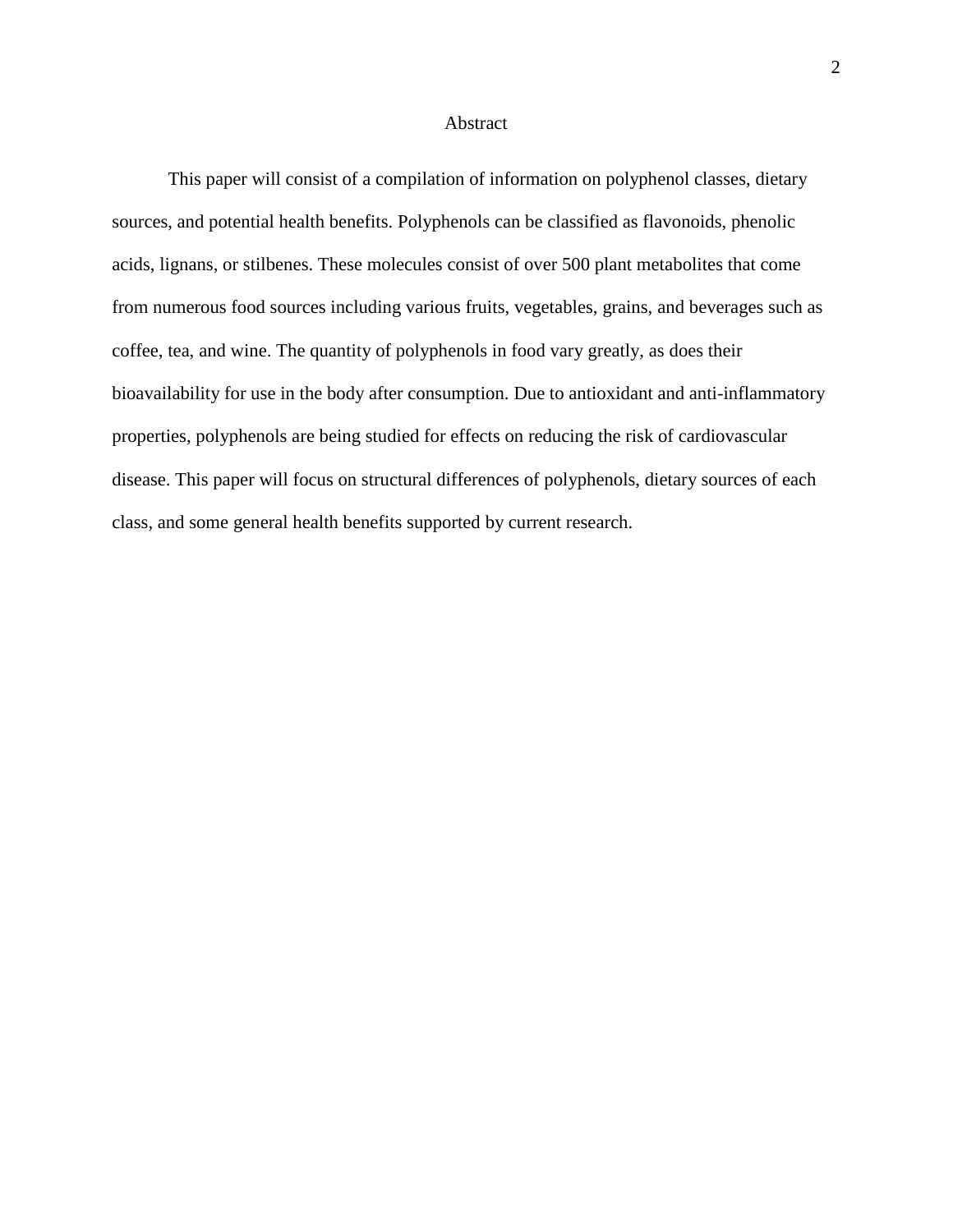#### **1. Introduction**

Polyphenols are a broad group of plant metabolites consisting of over 500 different molecules. These molecules can be broken down into different classifications based on their structure including flavonoids, phenolic acids, lignans, and stilbenes, some of which have subclasses as well. The differences in structure between the classes and subclasses are identified in this paper.

The range of foods that polyphenols can be found in is quite extensive due, in part, to the large number of molecules being represented. Because polyphenols are plant metabolites, they are only found in plant foods and their derivatives. Polyphenols are responsible for a large portion of taste and color in plant foods, as well as being protective agents for the plants themselves. The amounts found in foods vary greatly across the different classes. The bioavailability of these molecules also varies but does not necessarily align with the abundance of polyphenols in food. Bioavailability varies based on efficiency of absorption and rate of excretion.

Polyphenols are frequently studied because of their perceived health benefits when consumed. Eating a diet rich in polyphenols, like the Mediterranean diet, has been associated with antioxidant and anti-inflammatory affects. More recently, studies have looked at the effects of a polyphenol rich diet on cardiovascular disease risk factors.

#### **2. Polyphenols – what are they?**

Broadly, polyphenols are a group of molecules which are made up of multiple phenol groups. Phenols are derived from a phenyl group, also known as a benzene or aromatic ring, and a hydroxyl group (-OH). While this definition is adequate for application in organic chemistry, other characteristics need to be considered for further applications. A more comprehensive definition is compiled from the works of many scientists known as the White – Bate-Smith –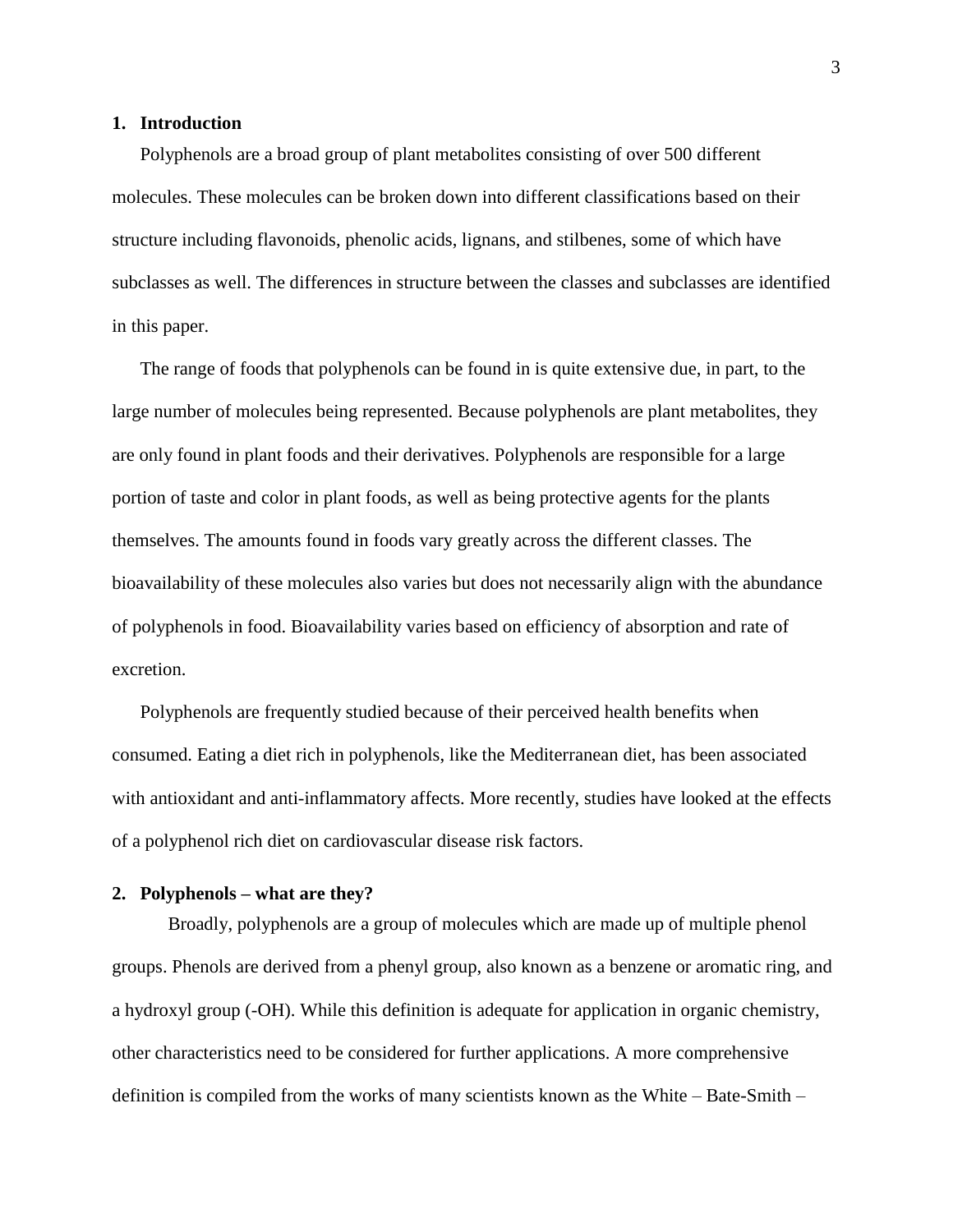Swain – Haslam (WBSSH) definition. The WBSSH definition includes the following characteristics common to all polyphenols: (1) water-soluble, (2) molecular mass 500 – 4000 Da, (3)  $12 - 15$  phenolic hydroxyl groups, and (4)  $5 - 7$  aromatic rings per 1000 Da (Quideau, Deffieux, Douat-Casassus, & Pouységu, 2011).

In a biological sense, polyphenols are plant secondary metabolites which arise from phenylalanine or shikimic acid (Pandey & Rizvi, 2009). The molecules are involved in protecting the plant against pathogens, herbivores, radiation, extreme temperature, and drought, as well as aiding in growth and reproduction (Goszcz, Duthie, Stewart, Leslie, & Megson, 2017). When found in foods, polyphenols can add flavor, color, odor, or other effects like astringency to alter the mouthfeel of a food (Pandey & Rizvi, 2009).

Polyphenols are antioxidants in the most general sense. They are differentiated from other antioxidants due to their great variety of structures. Every polyphenol contains a base of phenolic hydroxyl groups with differences found in the functional groups and oxidation status which define their classification. Due to the complexity of biochemistry within cells, the definitive classification of some polyphenols is not possible as they contain multiple features from different categories. For this paper, the chemical classifications will be considered rigid and no molecules exist in more than one class.

Polyphenols consist of 4 classes, some of which are broken down into many subclasses, which can be seen in Figure 1. The four main classes include flavonoids, phenolic acids, lignans, and stilbenes. Phenolic acids have two subclasses: hydroxycinnamic acids and hydroxybenzoic acids. Flavonoids have six subclasses: flavonols, flavanones, flavanols, flavones, anthocyanins, and isoflavones (Tangney & Rasmussen, 2013). Flavonoids and phenolic acids are the most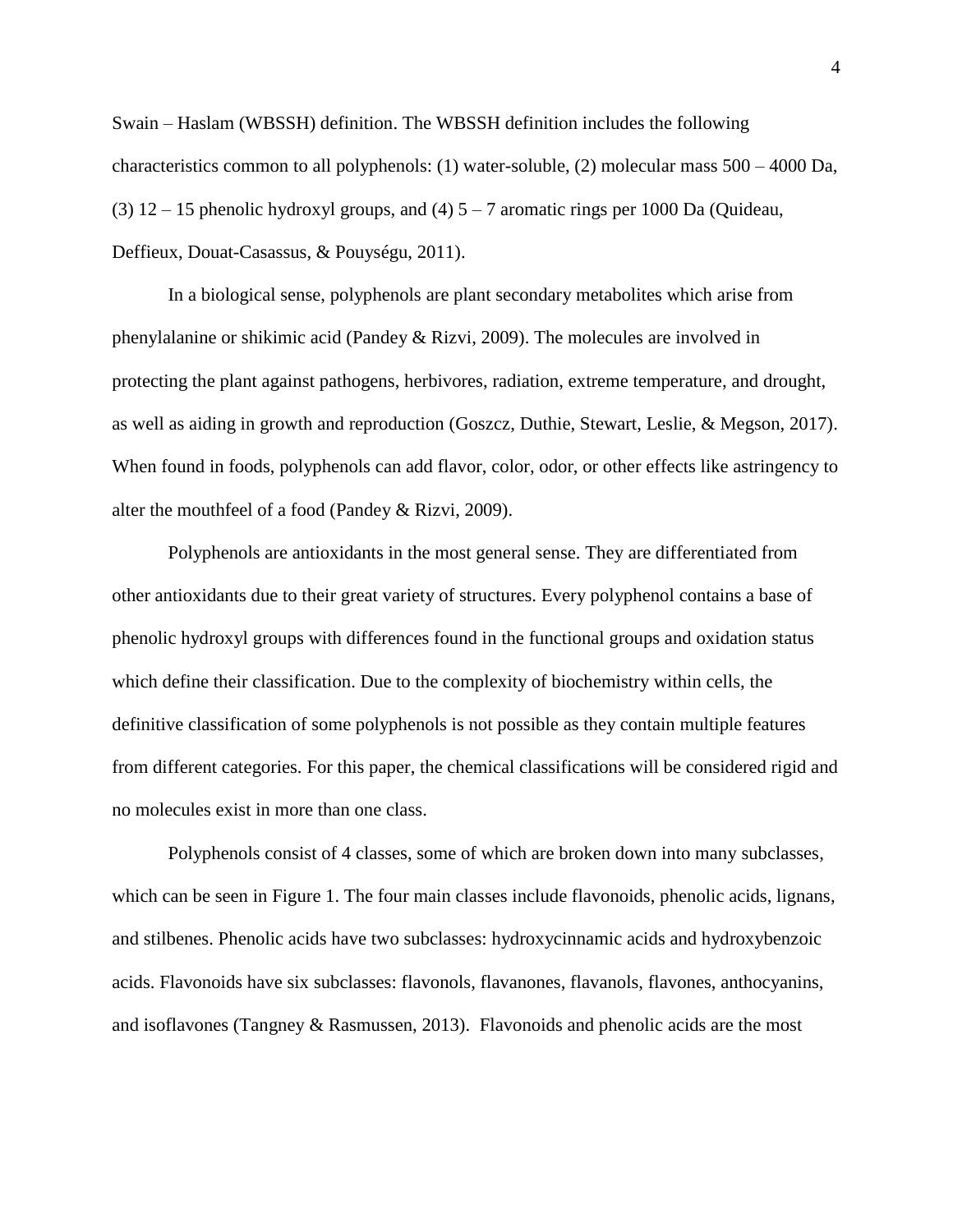abundant classes of polyphenols with lignans and stilbenes being far less common (Scalbert & Williamson, 2000).

#### **2.1. Flavonoids**

Flavonoids are the most common polyphenol found in foods. Flavonoids start with a base structure of 15 carbons forming two benzene rings connected by three carbon atoms as part of a heterocyclic ring (C6-C3-C6) (Pandey & Rizvi, 2009). The heterocyclic ring contains one oxygen atom as well. As previously mentioned, flavonoids can be divided up into six subclasses including flavonols, flavanones, flavanols, flavones, anthocyanins, and isoflavones. The categorization of subclass depends on various derivations of this base structure. Molecules within each subclass differ by the quantity and position of hydroxylation.

The most basic flavonoid structure is the flavone structure which is comprised of the base structure and a ketone functional group on the 4<sup>th</sup> carbon of the heterocyclic ring. The flavone structure can then be built upon or changed to form the structure of isoflavones, flavonols, and flavanones. Isoflavones differ in that the 2-phenyl group becomes a 3-phenyl group. Flavonols contain the flavone structure with an additional hydroxyl group on the  $3<sup>rd</sup>$  carbon spot of the heterocyclic ring next to the ketone functional group. Flavanones have the same structure as flavones, but do not contain a double bond between carbons 2 and 3 of the heterocyclic ring.

A flavanol has the general flavonoid structure (C6-C3-C6). Flavanols do not have a ketone functional group, but instead have a hydroxyl group on the third or fourth carbon. Anthocyanins start from the base flavonoid structure (C6-C3-C6) and contain an oxonium ion in the first position of the heterocyclic ring. An oxonium ion is a positively charged oxygen with three bonds.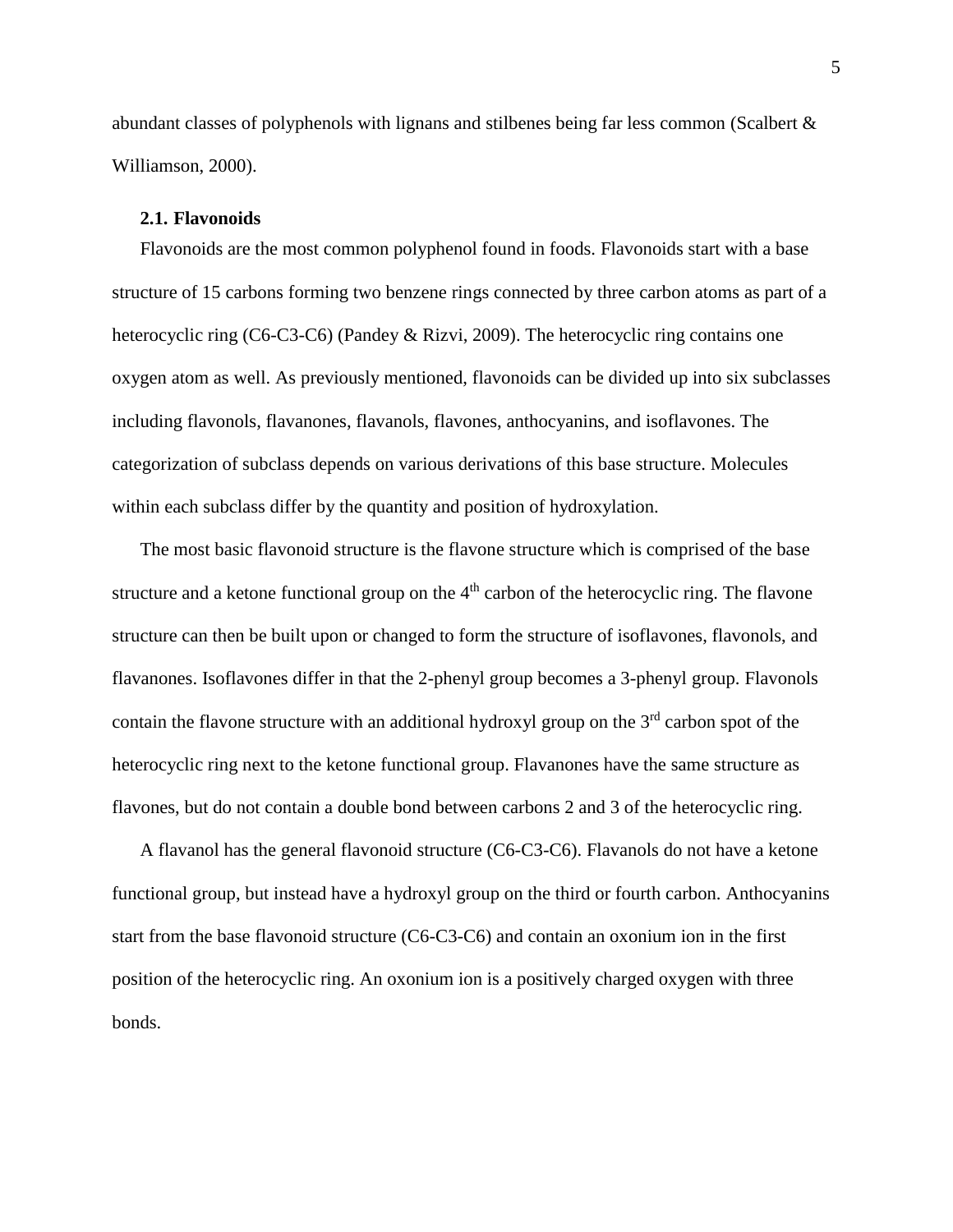#### **2.2. Phenolic Acids**

Phenolic acids are the next most abundant polyphenol found in foods. The base structure for phenolic acids is a single benzene ring, or phenol group, with carboxylic acid group attached, hence the name phenolic acid. Phenolic acids have two subclasses: hydroxycinnamic acids and hydroxybenzoic acids. Hydroxybenzoic acids have the carboxylic acid group attached to the benzene ring, and the hydroxycinnamic acids generally have three carbons between the benzene ring and the carboxylic acid group. Variations on these base structures create different molecules for the phenolic acids class.

#### **2.3. Lignans**

Lignans are less common in foods than flavonoids and phenolic acids. The lignan base structure is made up of two phenylpropane groups linked together. Hydroxylation and the addition of functional group side chains create variations on this base structure to make up the lignan class.

#### **2.4. Stilbenes**

Similar to lignans, stilbenes are found in less frequently than flavonoids and phenolic acids in foods. The base structure for stilbenes consists of two benzene rings on either side of an ethylene group, or a carbon to carbon double bond (Chong, Poutaraud, & Hugueney, 2009). Stilbenes can be either *trans* isomers, with the rings on the same axial side of the double bond, or *cis* isomers, on the opposite axial side of the double bond. These conformations of the structure change the bend of the carbon chain, resulting in different reactivities and chemical properties. Further variations of the base structure, such as various levels of hydroxylation and side chains, create different molecules.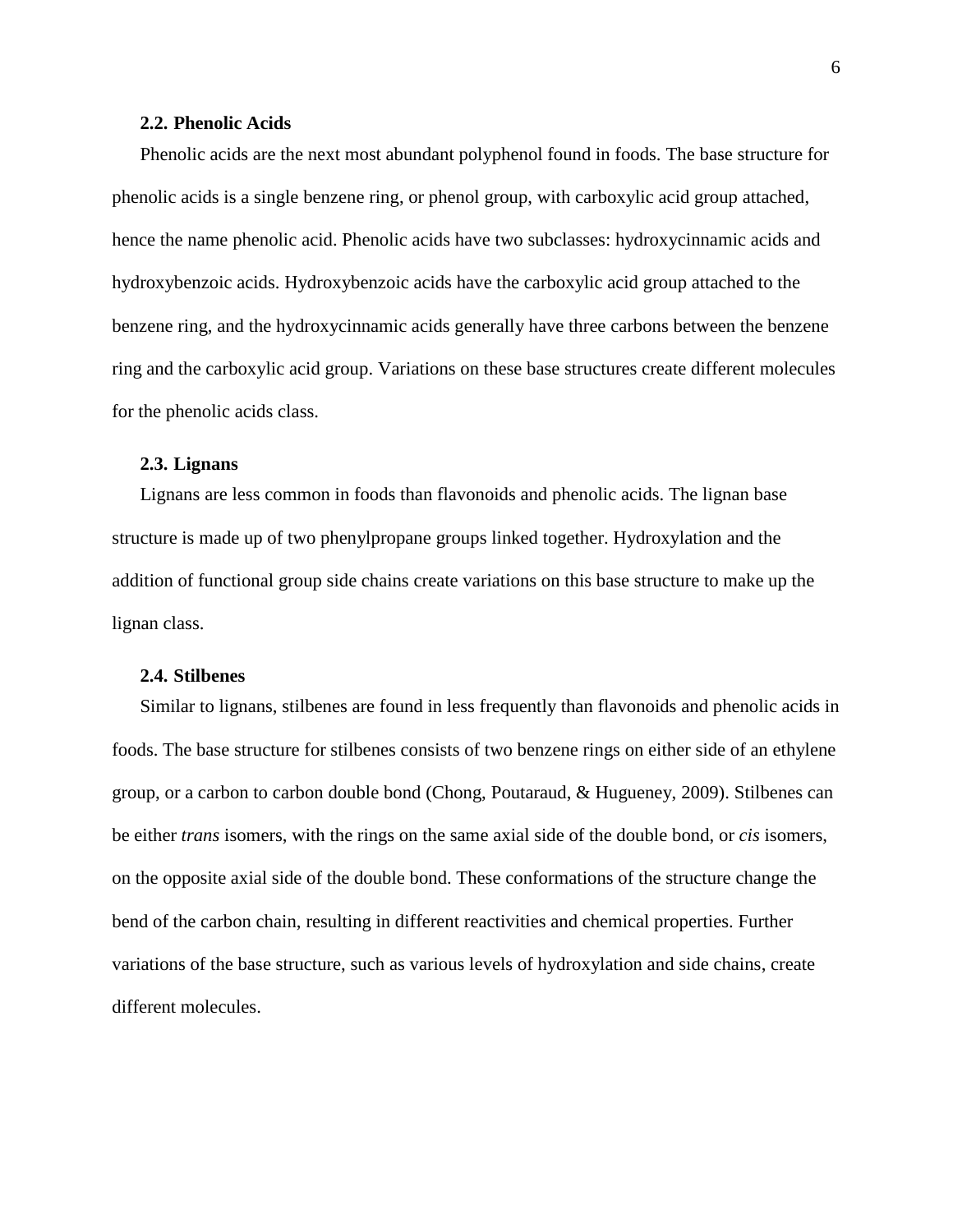

#### **3. Foods high in polyphenols**

Polyphenols are not distributed evenly throughout all levels of plant tissue. Likewise, the distribution of polyphenol classes among plants has no pattern. Some polyphenols may be found in all plants while others are specific to certain species. In addition to the variability of polyphenol content in plants, environmental factors and ripeness can also affect the amount of polyphenols found in plants (Pandey & Rizvi, 2009). In general, plants contain an assortment of polyphenols that vary between species.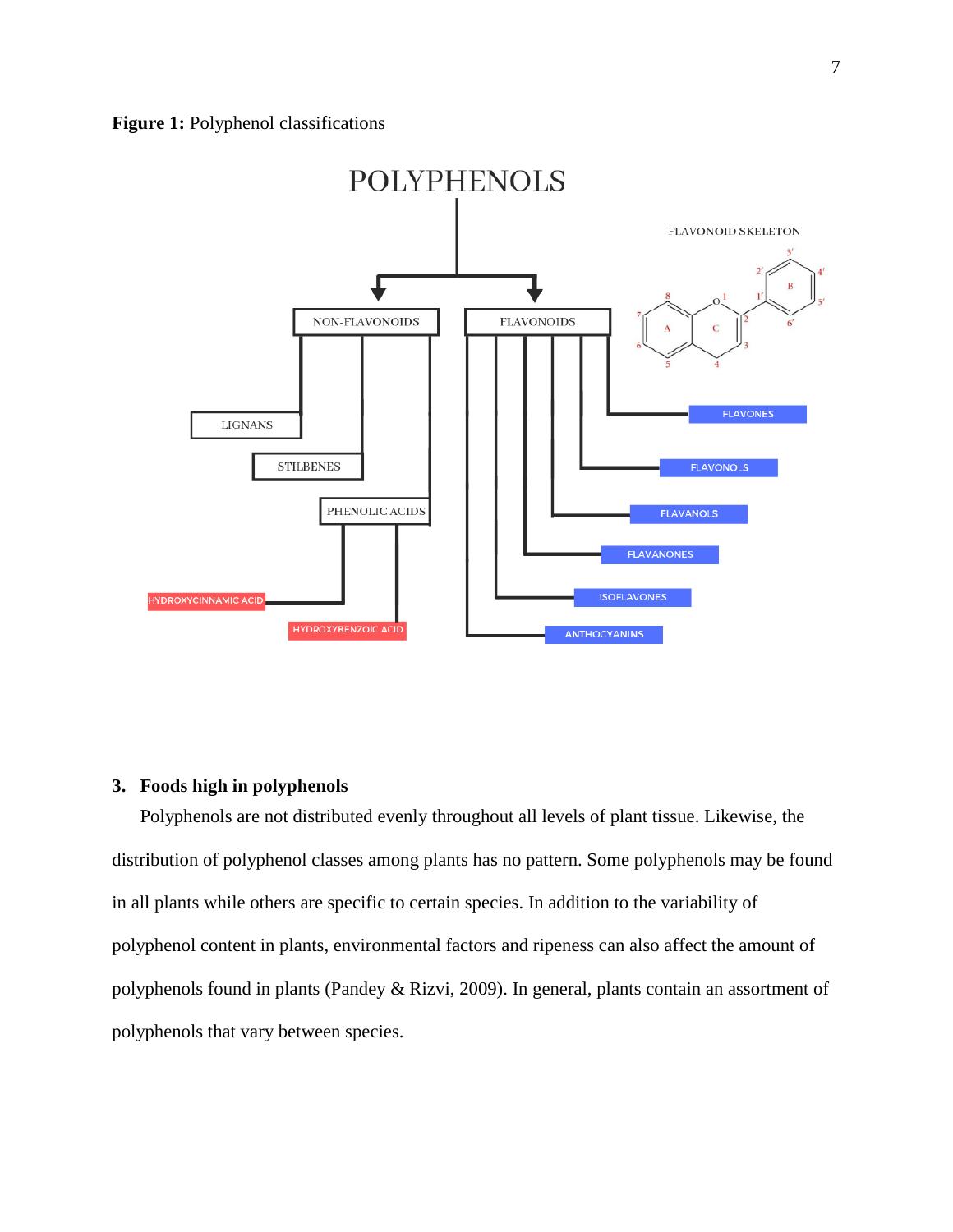Environmental factors have some effect on the polyphenol content of plants, but ripeness, storage, and cooking play bigger roles. As ripening occurs, phenolic acid content tends to decrease. Dry, room temperature storage can cause the loss of polyphenols whereas cold storage has less of an effect. The effect of cooking on concentration of polyphenols depends on the type of food as well as the type of cooking. For tomatoes and onions, boiling has the largest effect on polyphenol concentration decreasing it by about 80%, followed by cooking in a microwave oven at 65% and then frying at 30% (Pandey & Rizvi, 2009).

As previously mentioned, plants can contain a variety of polyphenols, but each class of polyphenols have various groups of plant foods they can be found in. Polyphenols are found in fruits, vegetables, as well as plant-derived foods and beverages (e.g., coffee, tea, juice, tofu, cereal). The more common polyphenols, flavonoids and phenolic acids, can be found in numerous food sources. In contrast, the less common polyphenols, lignans and stilbenes, are only found in a select few types of food sources.

Dietary availability of flavonoids and phenolic acids can be divided into food sources high in each specific subclass. With the flavonoid family having the most subclasses, these polyphenols cover a wide range of foodstuffs. Table 1 classifies example foods based on major polyphenolic constituents. The classes recognized by most scientific literature are organized in Figure 1 for easy reference.

Of the flavonoid subclasses, flavonols are the most common found in foods. Flavonols can be found in onions, kale, leeks, broccoli, blueberries, tomatoes, red wine, and tea. Flavonols are generally found in lower concentrations relative to other flavonoid classes in foods, at 15-30 mg/kg. Greater exposure to sunlight can dramatically affect the flavonol concentration due to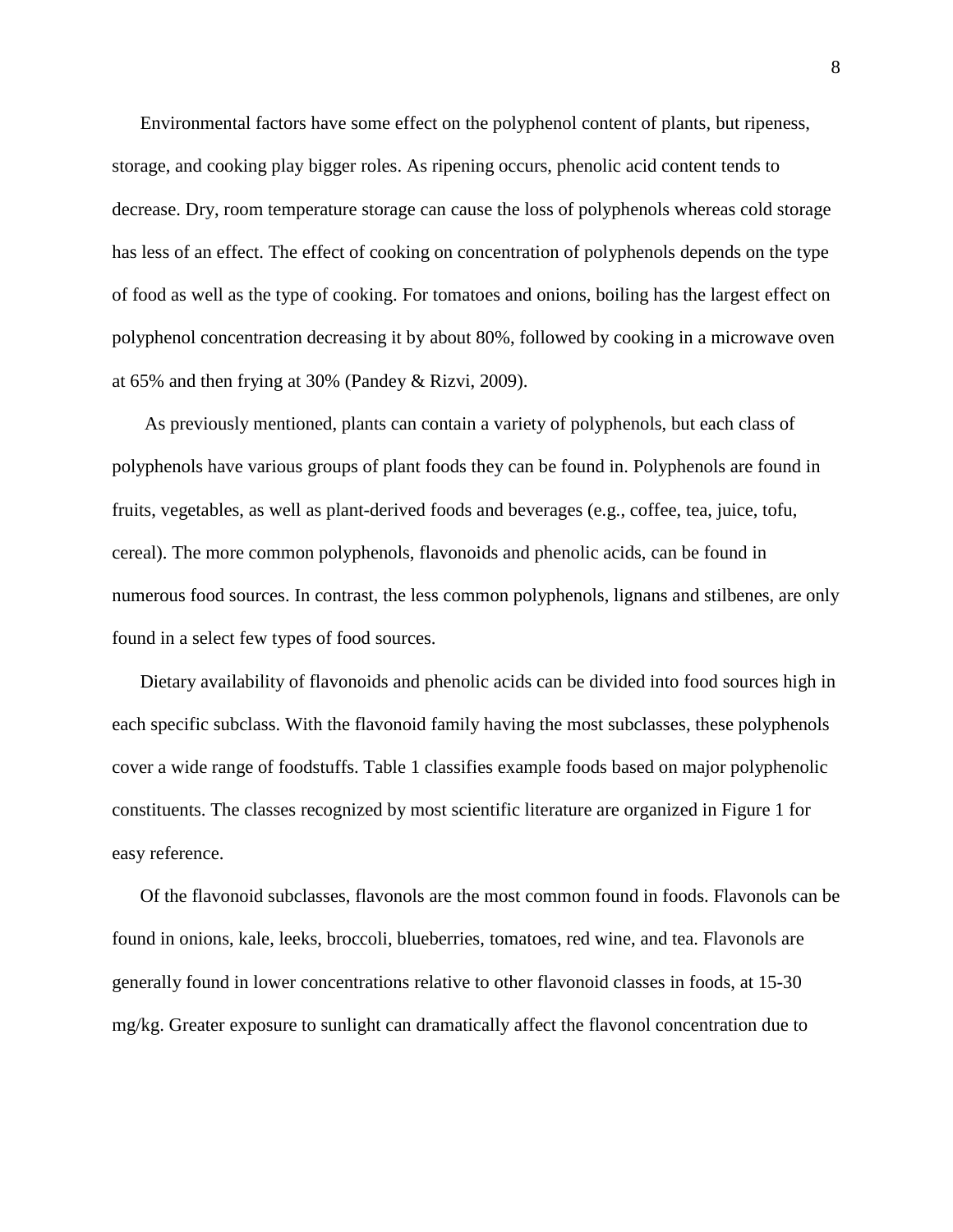their biosynthesis being stimulated by light (Manach, Scalbert, Morand, Rémésy, & Jiménez, 2004).

Flavones are found in a lower variety of foods compared to flavonols. Significant edible sources of flavones include parsley and celery, but flavones can also be found in the skin of citrus fruits, which humans generally do not consume.

Flavanones are most commonly found in citrus fruit like grapefruit, oranges, and lemons. The bitter flavor in some of these fruits comes from the flavanone content. Orange juice can contain 200-700 mg/L of flavanones, but the solid fruit and membrane surrounding the fruit have a much higher flavanone content. Oranges can contain 5 times the amount of polyphenols than orange juice (Manach et al., 2004).

Isoflavones are mostly found in soy and its derivatives. The amount of isoflavones found in soy and soy products varies based on growing conditions and processing. Isoflavone content in soybeans can vary from 580-3800 mg/kg of weight, and isoflavone content in soymilk can vary from 30-175 mg/L (Manach et al., 2004).

Flavanols are found in many fruits, with apricots containing the highest amount. Flavanols are also found in tea, chocolate, and grapes, and therefore wine. Tea is the richest source of flavanols with green tea containing up to 340 mg/L. Black tea contains about half the amount of polyphenols as green tea due to losing some to oxidation during fermentation (Scalbert & Williamson, 2000)

Anthocyanidins are responsible for the red, pink, blue, or purple pigment in fruits. They can be found in strawberries, cherries, raspberries, plums, blackberries, grapes, and currants as well as various vegetables and cereals. Subsequently, anthocyanidins can also be found in red wine. Quantities vary from 0.15 μg/kg to 4.5 μg/kg for the fresh fruits and 26 mg/L for red wine. The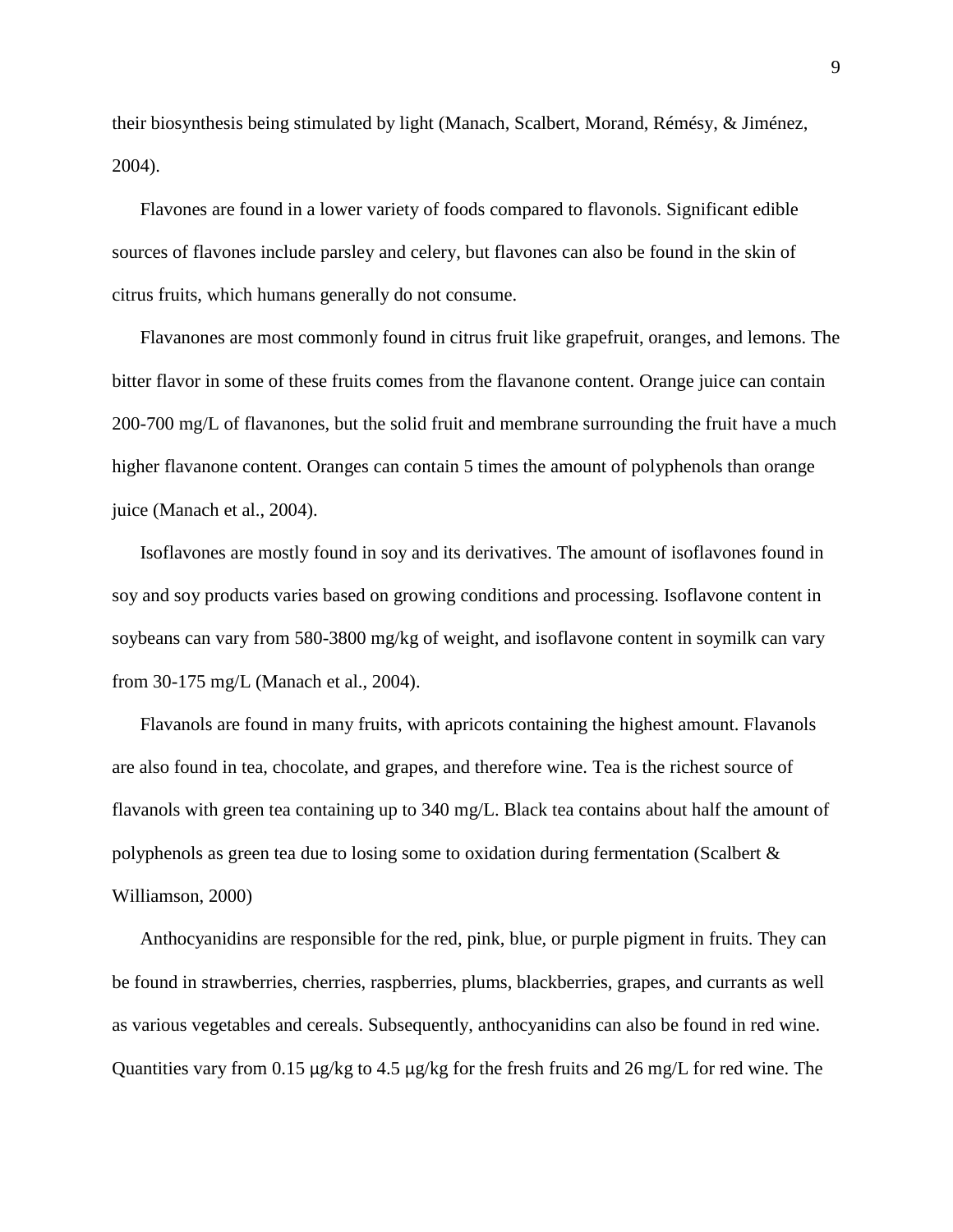content of anthocyanidins found in food is generally proportional to the intensity of their color (Manach et al., 2004).

Hydroxybenzoic acids are found in small amounts in some red fruits, radishes, and onions. The highest source of this phenolic acid is found in tea. While the hydroxybenzoic acid content in these foods can be anywhere from 20 mg/kg to a couple hundred mg/kg of weight, tea can contain as much as 4.5 g/kg of weight (Manach et al., 2004).

Hydroxycinnamic acids are much more common in foods than hydroxybenzoic acids. These acids are commonly found in various fruits, coffee, and grains. One acid in particular, caffeic acid, usually makes up 75% to 100% of the hydroxycinnamic acids found in fruits. Caffeic acid is also considered to be the most common phenolic acid between both subclasses. Another significant hydroxycinnamic acid to note is ferulic acid. Ferulic acid makes up about 90% of total polyphenols found in wheat, about 0.8-2 g/kg (Manach et al., 2004).

Lignans can be found in very small amounts in grains, vegetables, and fruits. However, the main food source of lignans is seeds like flax seeds and sesame seeds. The quantities found in trace amounts in other foods do not compare to the concentration of lignans in flax seeds. Flax seeds can contain up to 3.7  $g/kg$  of lignans which is about 1000 times greater than other food sources (Manach et al., 2004).

Stilbenes are found in trace amounts in foods. The only notable source of stilbenes is red wine. The amount found in wine varies from 0.3-15 mg/L, but is usually a small enough amount such that any beneficial effects of polyphenols are likely not because of stilbene contents. (Scalbert & Williamson, 2000)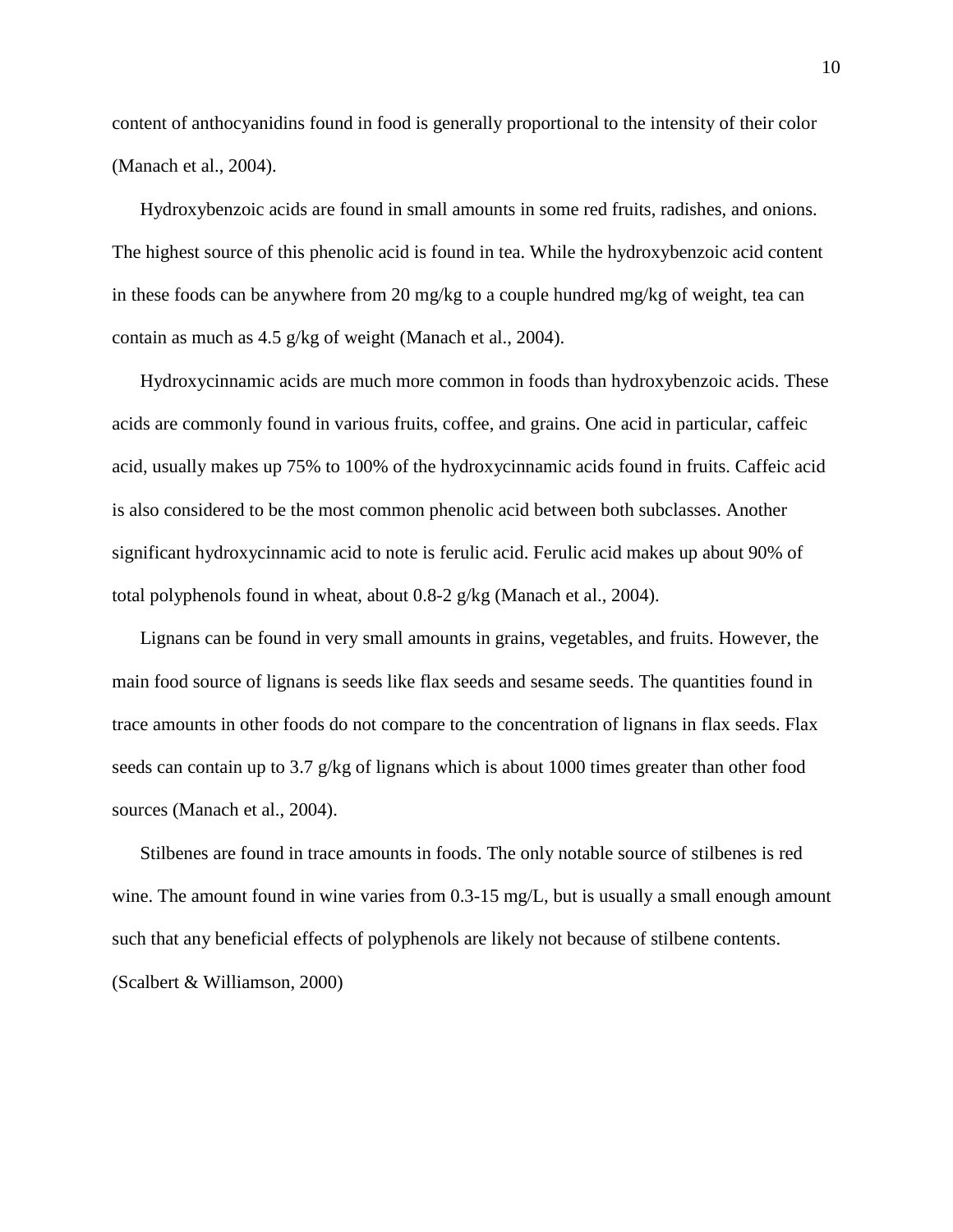| <b>Polyphenol Class</b> | <b>Subclass</b>      | <b>Food Source</b>  | Average<br><b>Amount</b> |
|-------------------------|----------------------|---------------------|--------------------------|
| Flavonoids              |                      |                     |                          |
|                         | Flavonols            | Onions              | $0.3 \ \mu g/kg$         |
|                         |                      | Tea                 | $10-25$ mg/L             |
|                         |                      |                     |                          |
|                         | Flavanols            | Green Tea           | 200-340 mg/L             |
|                         |                      | <b>Black Tea</b>    | 100-170 mg/L             |
|                         |                      | Red Wine            | $270$ mg/L               |
|                         |                      | Apricots            | $250$ mg/kg              |
|                         |                      |                     |                          |
|                         | Flavones             | Parsley             | 240-1850 mg/kg           |
|                         |                      | Celery              | 20-140 mg/kg             |
|                         |                      | Red Pepper          | $5-10$ mg/kg             |
|                         |                      |                     |                          |
|                         | Flavanones           | Oranges             | 125-250 mg/L             |
|                         |                      |                     |                          |
|                         |                      |                     |                          |
|                         | Isoflavones          | Soybeans            | 580-3800 mg/kg           |
|                         |                      | Soymilk             | 30-175 mg/L              |
|                         |                      |                     |                          |
|                         | Anthocyanidins       | <b>Strawberries</b> | $0.15 \mu g/kg$          |
|                         |                      | Cherries            | $4.5 \mu g/kg$           |
|                         |                      | Red Wine            | 200-350 mg/L             |
| <b>Phenolic Acids</b>   |                      |                     |                          |
|                         | Hydroxybenzoic acid  | Tea                 | $4.5$ g/kg               |
|                         |                      | Flaxseed            | $6.7 \ \mu g/kg$         |
|                         |                      |                     |                          |
|                         | Hydroxycinnamic acid | Coffee              | 250-750 mg/L             |
|                         |                      | Wheat               | $0.8 - 2$ g/kg           |
|                         |                      |                     |                          |
| Lignans                 |                      | Flax seed           | $8.7 \mu g/kg$           |
|                         |                      | Sesame oil          | 15.9 µg/kg               |
|                         |                      |                     |                          |
| <b>Stilbenes</b>        |                      | Red Wine            | $0.3-2$ mg/L             |

## **Table 1:** Examples of polyphenol food sources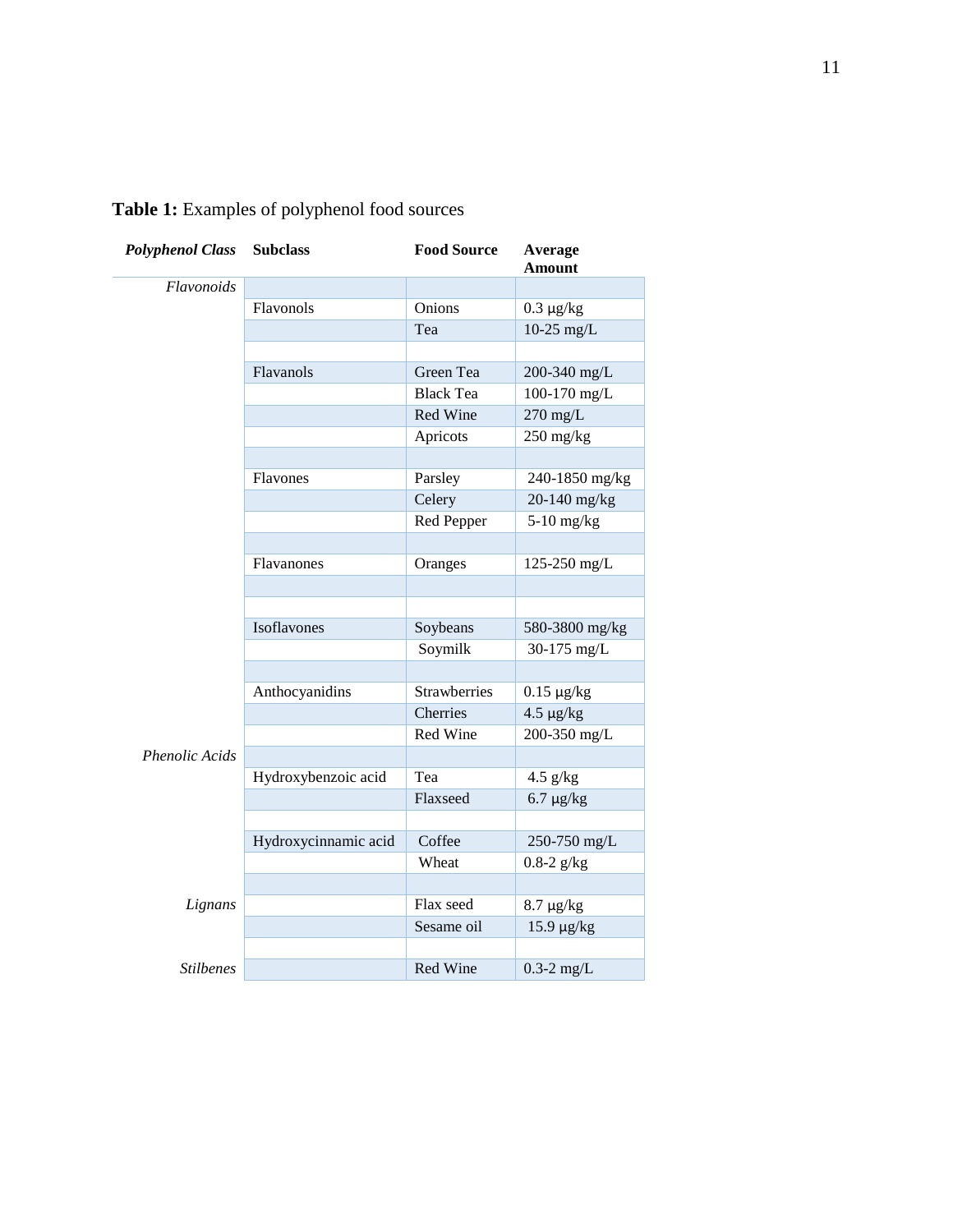#### **4. Polyphenols in humans**

#### **4.1. Digestion and Absorption of Polyphenols**

Much research that has been done regarding the polyphenol content in foods and an entire database exists with these amounts. The Phenol-Explorer database contains information on the polyphenol content of 452 different foods (Pérez-Jiménez, Neveu, Vos, & Scalbert, 2010). However, this data is not useful without some information on how polyphenols are digested and absorbed in the body, as well as how available they are for the body to use.

Polyphenols are generally not found isolated, and instead are usually bound to sugars or sugar alcohols called glycosides. The isolated polyphenols that are not bound to glycosides are called aglycones. Aglycones can be absorbed easily in the small intestine, while those bound to glycosides need to be hydrolyzed first before they can be absorbed. The only polyphenols absorbed in the stomach are anthocyanin glycosides, and the rest continue to the small and large intestines before absorptions (Goszcz et al., 2017).

Enzymes in the small intestine's brush border membrane hydrolyze corresponding sugars and release aglycones. The aglycones can then diffuse through the epithelial cell membranes without the sugars attached (Goszcz et al., 2017). The glycosides not hydrolyzed in the small intestine, as well as some more complex polyphenols, then reach the large intestine. The polyphenols that make it past the small intestine are hydrolyzed by the microflora of the large intestine. Because the surface area of the large intestine is much less than the small intestine, aglycones are not absorbed as readily in the colon. Therefore, polyphenols hydrolyzed in the colon are not as efficiently absorbed (Manach et al., 2004).

The difference in absorption of various polyphenols is demonstrated in the amount of intact polyphenols that are excreted in the urine. Anthocyanins, which are absorbed first in the stomach, generally have the lowest percent recovery in urine (as low as 0.01%), while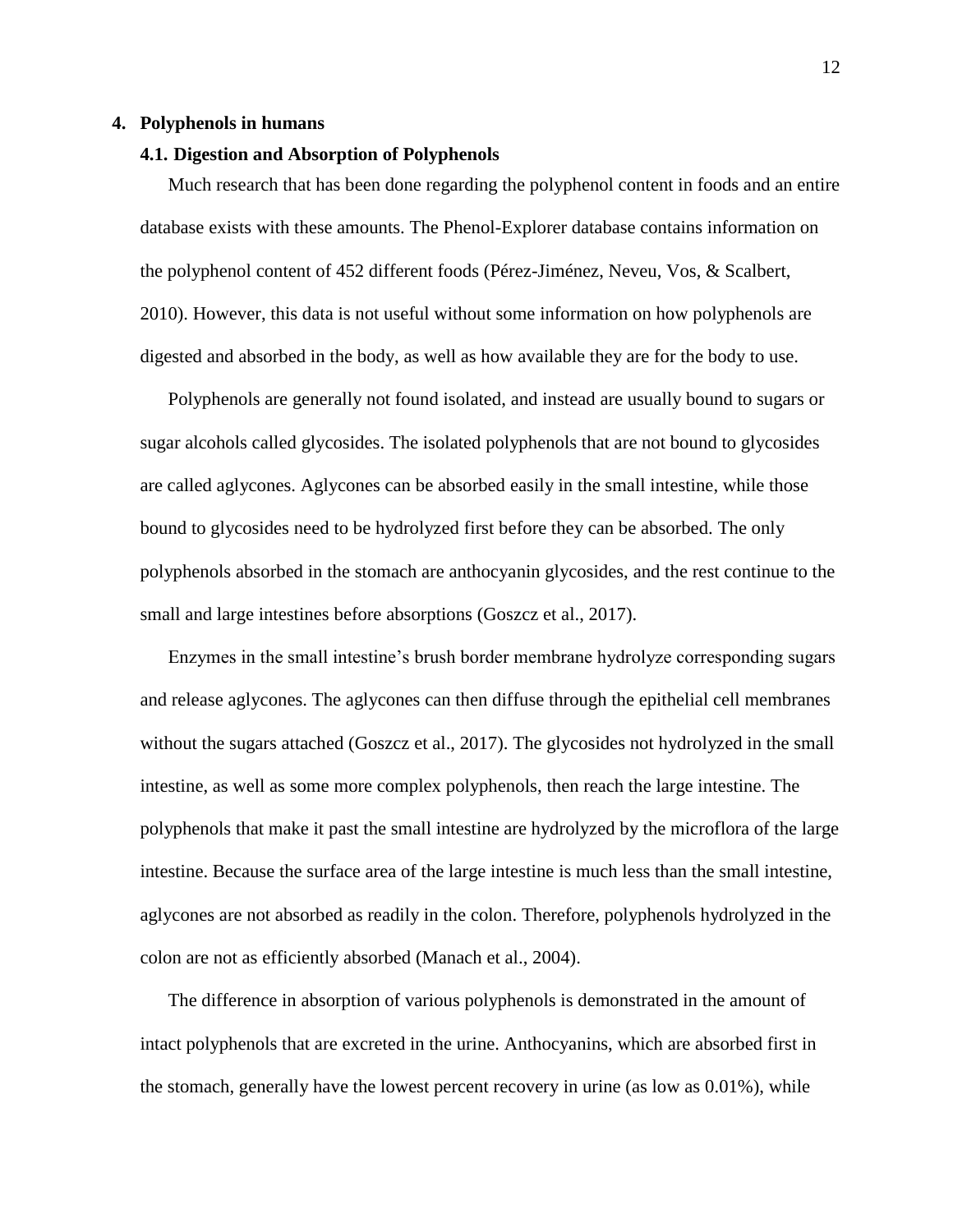some flavonoids that cannot be absorbed until they reach the large intestine can have a much larger percent recovery in urine (as high as 43%) (Zamora-Ros, Touillaud, Rothwell, Romieu, & Scalbert, 2014). However, along with intact polyphenols, all forms of metabolized polyphenols are excreted from the body within 2 to 4 hours after ingestion (Goszcz et al., 2017).

As just discussed, the structure of polyphenols greatly affect the rate and efficiency of their absorption into the body, but other factors can also affect the bioavailability of these molecules. Interaction between other compounds, like protein, carbohydrates, and fat, can also play a role in polyphenol absorption (Goszcz et al., 2017). Polyphenols can enhance the expression of some protective proteins which can reduce the bioavailability by degrading or inactivating the molecules (Yamagata, Tagami, & Yamori, 2015).

Bioavailability is important because the polyphenols that are most commonly consumed in our diets are not necessarily the most bioavailable due to inefficient absorption or rapid excretion (Manach et al., 2004). Quercetin, for example, is a common flavonol found in tea, wine, and many fruits and vegetables, but it is rapidly excreted and can only be absorbed as an aglycone (Scalbert & Williamson, 2000). Polyphenols are greatly modified between how they are found in food to their form that arrives at blood and tissues. Polyphenols are conjugated in the endothelial cells of the small intestine as well as in the liver. Conjugation of polyphenols is done via sulfation, methylation, or glucuronidation, the addition of glucuronic acid (Pandey & Rizvi, 2009).

#### **4.2. Potential Health Benefits**

Many studies have been done examining the effects of a polyphenol rich diet on the body and some potential health benefits that may occur (Guo et al., 2016; Medina-Remón et al., 2015). Polyphenols have antioxidant properties due to their hydroxy groups that are able to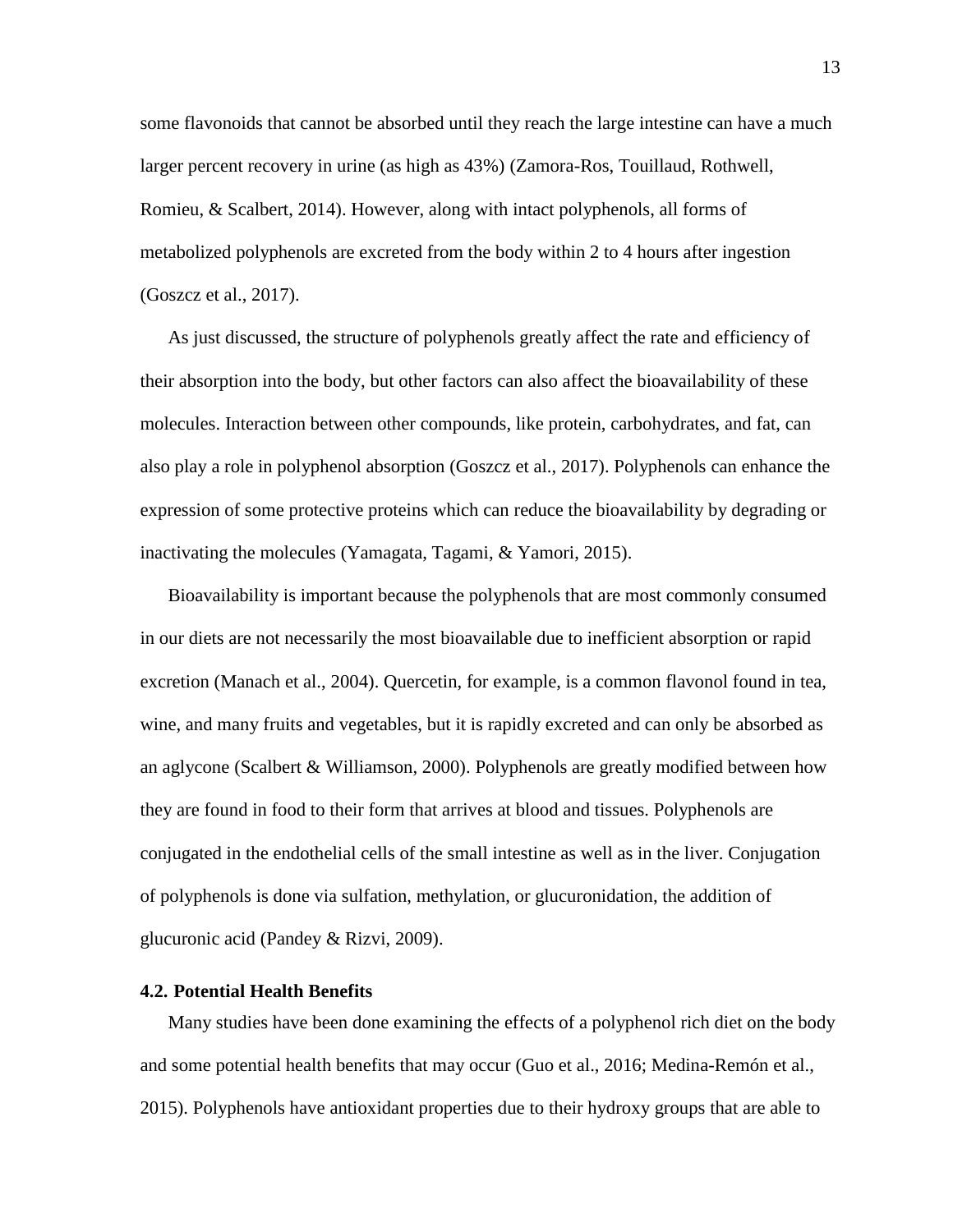pick up free oxygen and nitrogen molecules that are otherwise pro-inflammatory (Tangney & Rasmussen, 2013). The antioxidant activity of a polyphenol varies based on its structure. The efficiency of antioxidants is based on if the molecule has one or more of the following structural features: an o-diphenolic group, a 2-3 double bond, and hydroxyl groups at the third and fifth carbon (Bravo, 1998). In the past, studies only looked at the antioxidant properties of polyphenols, but the focus now is in lowering the risk for developing cardiovascular disease (CVD).

There are many unalterable risk factors for CVD like genetics, age, and sex, so changing the controllable risk factors for CVD greatly decreases the chance for development. These controllable risk factors include smoking, high low-density lipoprotein (LDL) and low highdensity lipoprotein (HDL) cholesterol, hypertension, sedentary lifestyle, obesity, and type 2 diabetes. Several recent studies have shown an association between consuming a polyphenol rich diet and lowering some CVD risk factors, specifically hypertension, cholesterol, and plasma glucose levels (Guo et al., 2016; Medina-Remón et al., 2015; Noad et al., 2016; Vetrani et al., 2018; Vitale et al., 2017).

Some recent studies on lowering CVD risk factors with polyphenols utilize their antioxidant activity as part of the study results. Medina-Remón et al. measured total nitric oxide in plasma samples as a way to observe polyphenol antioxidant activity in the blood as a measure of lowering blood pressure. Many studies take urine samples to measure isoprostanes excreted in the urine. Isoprostanes are a marker for oxidative stress, so when isoprostane levels in the urine decrease after being on a polyphenol rich diet, oxidative stress decreases as does blood pressure (Vetrani et al., 2018). Because hypertension is one of the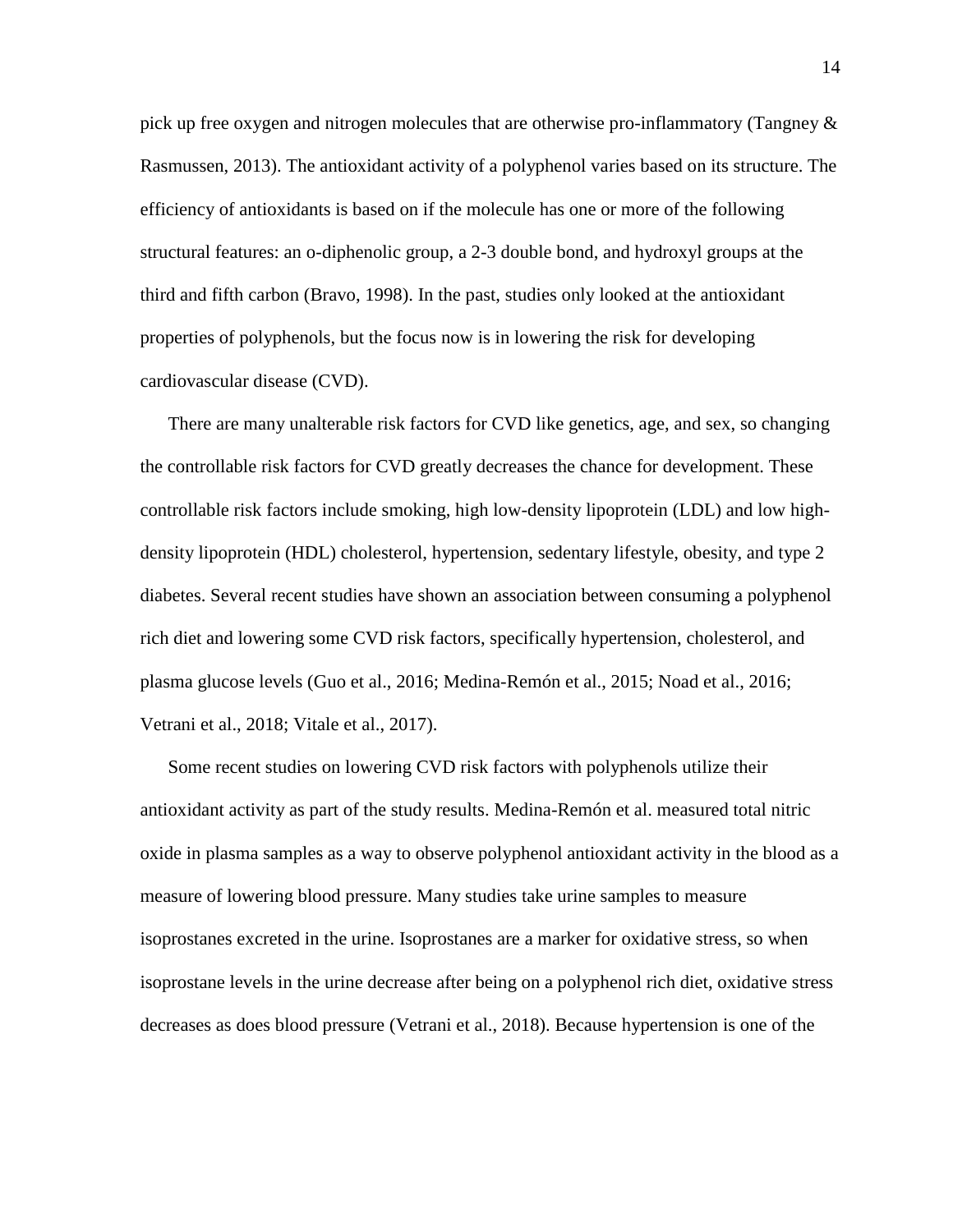controllable risk factors for CVD, lowering blood pressure via the antioxidant activity of polyphenols is important to understanding the health benefits polyphenols can have.

#### **5. Conclusion**

This paper attempted to compile information on polyphenols classes, dietary sources, and potential health benefits. Polyphenols can be divided into classes based on their structure. Classes include flavonoids, phenolic acids, lignans, and stilbenes. The amounts found in plant foods and their bioavailability vary with the complexity of the molecules' structures. Antioxidant and anti-inflammatory qualities mean that polyphenols are being studied for effects on lowering risk factors of diseases such as those for CVD. Due to the large extent of polyphenol molecules found in foods, more research still needs to be done on the effects of specific classes as opposed to polyphenols as a whole.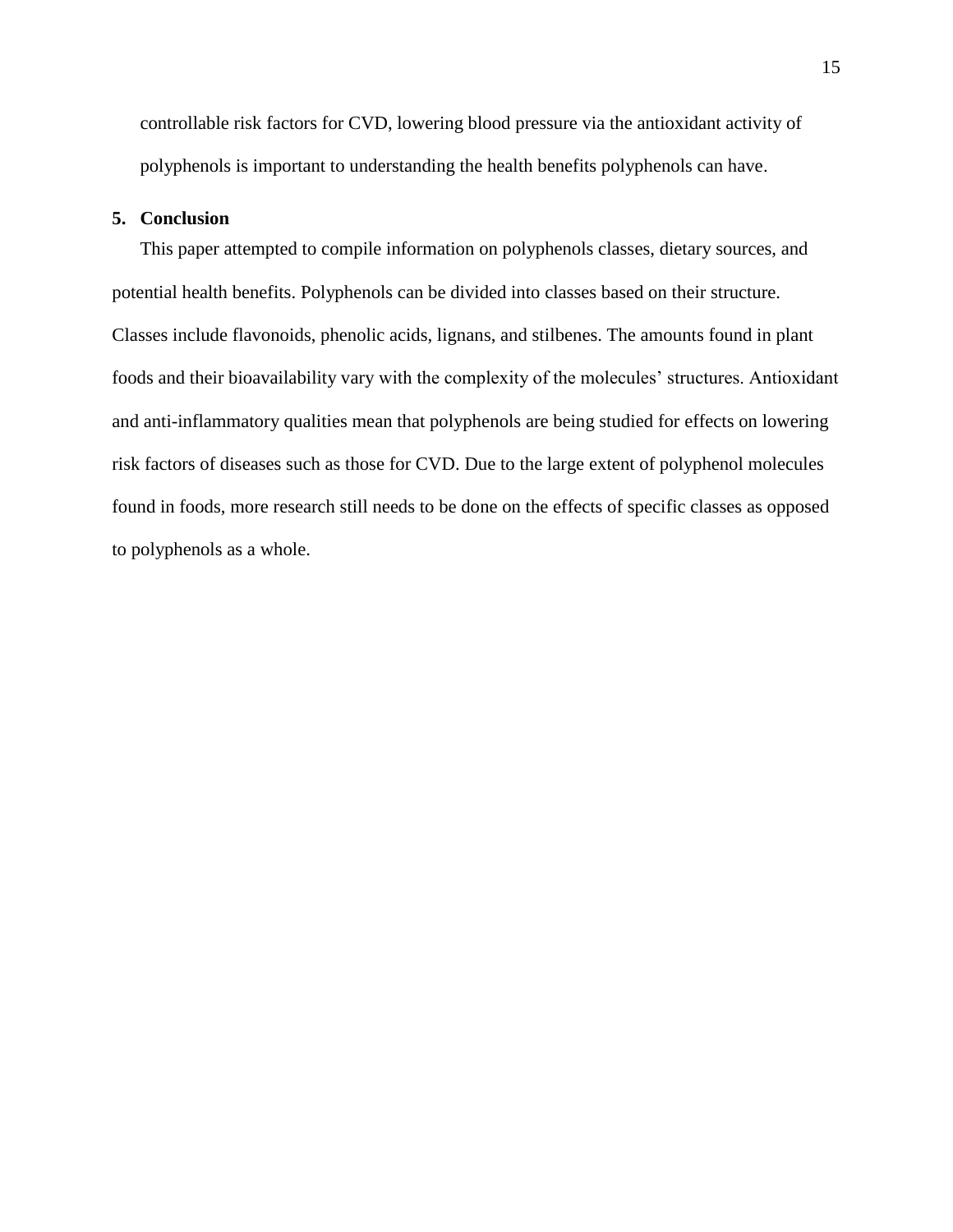#### References

- Bravo, L. (1998). Polyphenols: Chemistry, Dietary Sources, Metabolism, and Nutritional Significance. *Nutrition Reviews*, *56*(11), 317–333. https://doi.org/10.1111/j.1753- 4887.1998.tb01670.x
- Chong, J., Poutaraud, A., & Hugueney, P. (2009). Metabolism and roles of stilbenes in plants. *Plant Science*, *177*(3), 143–155. https://doi.org/10.1016/J.PLANTSCI.2009.05.012
- Goszcz, K., Duthie, G. G., Stewart, D., Leslie, S. J., & Megson, I. L. (2017). Bioactive polyphenols and cardiovascular disease: chemical antagonists, pharmacological agents or xenobiotics that drive an adaptive response? *British Journal of Pharmacology*, *174*(11), 1209–1225. https://doi.org/10.1111/bph.13708
- Guo, X., Tresserra-Rimbau, A., Lamuela-Raventos, R. M., Estruch, R., Martinez-Gonzalez, M. A., Medina-Remon, A., … Castaner, O. (2016). Effects of Polyphenol, Measured by a Biomarker of Total Polyphenols in Urine, on Cardiovascular Risk Factors after a Long-Term Follow-Up in the PREDIMED Study. *Oxidative Medicine and Cellular Longevity*, *2016*. Retrieved from

http://linker.worldcat.org/?rft.institution\_id=129635&pkgName=UKPMCFT&issn=1942- 0900&linkclass=to\_article&jKey=1176&provider=NLM&date=2016&aulast=Guo+X.%3B +Tresserra-Rimbau+A.%3B+Lamuela-Raventos+R.M.%3B+Estruch+R.%3B+Martinez-Gonzalez+M.A.%3B+Medina-Remo

Manach, C., Scalbert, A., Morand, C., Rémésy, C., & Jiménez, L. (2004). Polyphenols: food sources and bioavailability. *The American Journal of Clinical Nutrition*, *79*(5), 727–747. https://doi.org/10.1093/ajcn/79.5.727

Medina-Remón, A., Tresserra-Rimbau, A., Pons, A., Tur, J. A., Martorell, M., Ros, E., …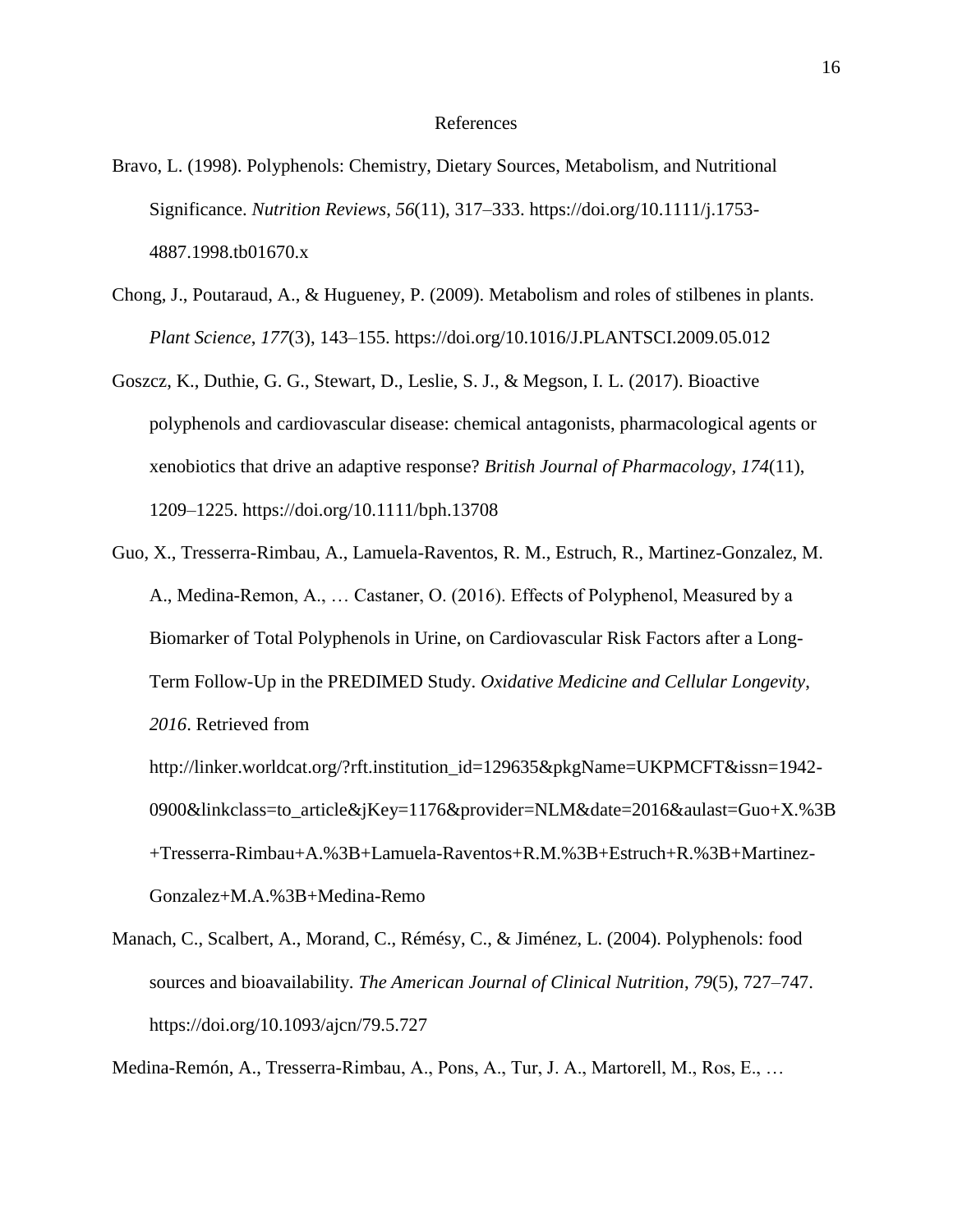Lamuela-Raventos, R. M. (2015). Effects of total dietary polyphenols on plasma nitric oxide and blood pressure in a high cardiovascular risk cohort. The PREDIMED randomized trial. *Nutrition, Metabolism and Cardiovascular Diseases*, *25*(1), 60–67. https://doi.org/10.1016/J.NUMECD.2014.09.001

- Noad, R. L., Rooney, C., McCall, D., Young, I. S., McCance, D., McKinley, M. C., … McKeown, P. P. (2016). Beneficial effect of a polyphenol-rich diet on cardiovascular risk: a randomised control trial. *Heart*, *102*(17), 1371–1379. https://doi.org/10.1136/HEARTJNL-2015-309218
- Pandey, K. B., & Rizvi, S. I. (2009). Plant polyphenols as dietary antioxidants in human health and disease. *Oxidative Medicine and Cellular Longevity*, *2*(5), 270–278. https://doi.org/10.4161/oxim.2.5.9498
- Pérez-Jiménez, J., Neveu, V., Vos, F., & Scalbert, A. (2010). Identification of the 100 richest dietary sources of polyphenols: An application of the Phenol-Explorer database. *European Journal of Clinical Nutrition*, *64*, S112–S120. https://doi.org/10.1038/ejcn.2010.221
- Quideau, S., Deffieux, D., Douat-Casassus, C., & Pouységu, L. (2011). Plant Polyphenols: Chemical Properties, Biological Activities, and Synthesis. *Angewandte Chemie International Edition*, *50*(3), 586–621. https://doi.org/10.1002/anie.201000044
- Scalbert, A., & Williamson, G. (2000). Dietary Intake and Bioavailability of Polyphenols. *The Journal of Nutrition*, *130*(8), 2073S–2085S. https://doi.org/10.1093/jn/130.8.2073S
- Tangney, C. C., & Rasmussen, H. E. (2013). Polyphenols, inflammation, and cardiovascular disease. *Current Atherosclerosis Reports*, *15*(5). https://doi.org/10.1007/s11883-013-0324-x
- Vetrani, C., Vitale, M., Bozzetto, L., Della Pepa, G., Cocozza, S., Costabile, G., … Rivellese, A. A. (2018). Association between different dietary polyphenol subclasses and the